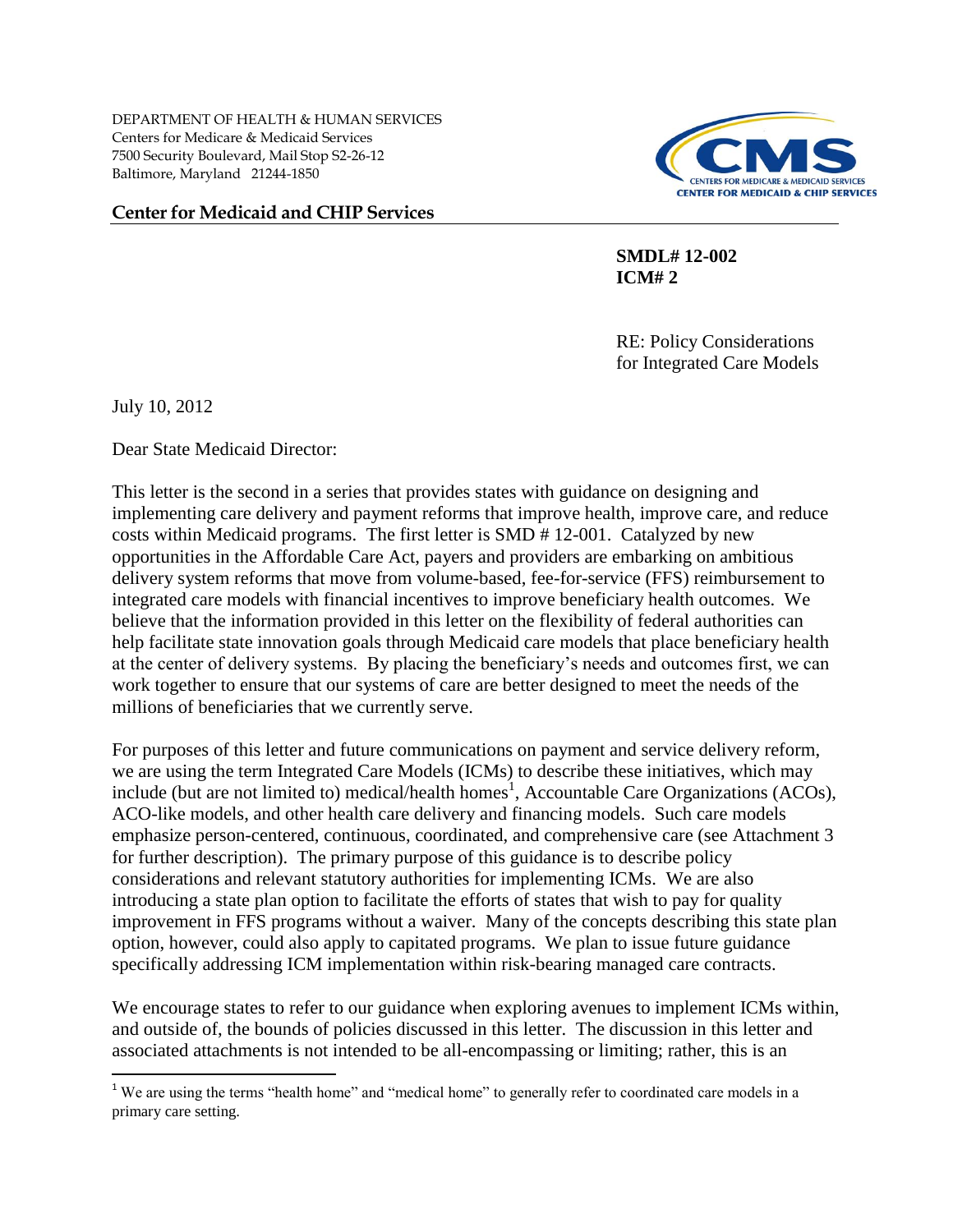#### Page 2 – State Medicaid Director

effort to share the results of our initial interactions with states that have engaged us on authorities for new care models. As we approve ICMs in State Medicaid programs, we will develop resource materials and summary documents of state-based efforts that will be available on our website at: [http://www.medicaid.gov.](http://www.medicaid.gov/)

# **I. PATHWAYS TO ICMs**

 $\overline{a}$ 

To implement ICMs within Medicaid programs, states may seek to explore new initiatives or enhance existing efforts under a Medicaid state plan, or use demonstration or waiver authority. Existing Medicaid authorities allow states the opportunity to implement ICMs on a statewide basis or through a more limited approach based on geographic area, individual needs, or through selective provider contracts.

The information below is an overview that describes potential ICM pathways, but as a quick reference, we include an "Examples of ICM Arrangements and Authorities" as Attachment 1 to this letter. The design and scope of a state's ICM will inform the appropriate pathway.

## *Implementing ICMs as a State Plan Option*

Historically, in an effort to formally coordinate a Medicaid beneficiary's care while still paying providers fee-for-service, states have implemented primary care case management (PCCM) programs that limit a beneficiary's "free choice of providers." Because free choice of providers is limited, states generally must operate these programs under one of the Medicaid managed care authorities<sup>2</sup> (which means a PCCM program is considered a "managed care program" even though service payments are not capitated), or a waiver/demonstration authority under section 1115 of the Social Security Act (the Act). Under these PCCM programs, states offer additional reimbursement through contracts with primary care managers who agree to coordinate, locate, and monitor health care services above and beyond what is expected from FFS primary care providers.

More recently, we have discussed with states their option to implement ICMs that align financial incentives such as care coordination payments and/or shared savings under the Medicaid state plan without restricting beneficiary free choice of providers. After reviewing the statutory options for an appropriate pathway for ICMs, CMS is providing states the opportunity to implement ICMs furnishing services authorized under sections 1905(a)(25) and, by reference,  $1905(t)(1)$  of the Act. These models are consistent with the statutory description of optional Medicaid state plan PCCM services. States may use the authority under section  $1905(t)(1)$  of the Act to offer coordinating, locating and monitoring activities broadly and create incentive payments for providers who demonstrate improved performance on quality and cost measures. Under this authority, states may opt to reimburse providers through a "per member per month" (PMPM) arrangement and/or create quality incentive payments that could be calculated as a

<sup>&</sup>lt;sup>2</sup> Section 1905(a)(25) of the Act authorizes federal financial participation (FFP) for PCCM services. Specific requirements for implementing PCCM contracts are described in section 1932 of the Act and implementing regulations at 42 CFR 438, the rules governing managed care.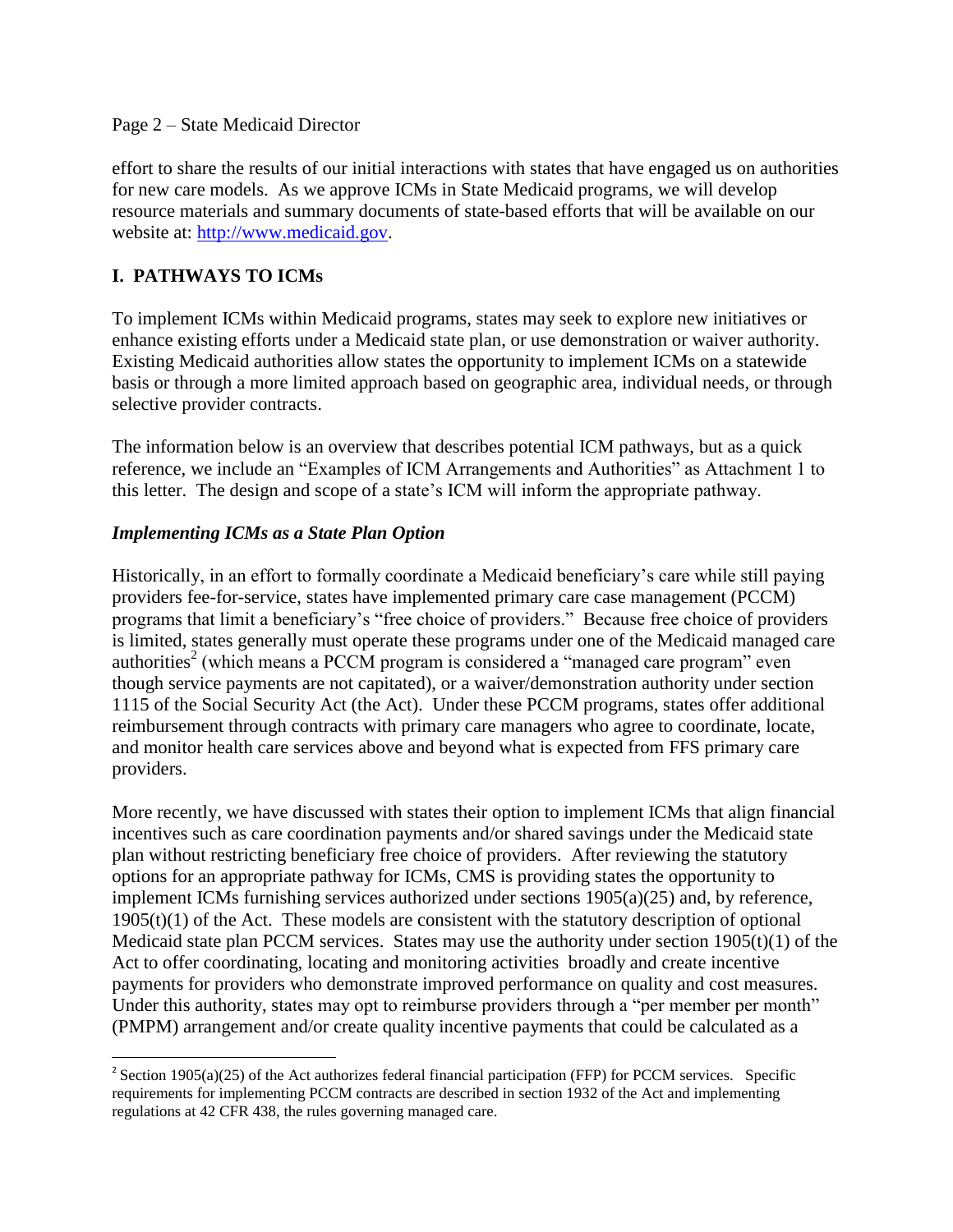# Page 3 – State Medicaid Director

 $\overline{a}$ 

percentage of demonstrable program savings and shared with participating providers either directly or through umbrella provider network arrangements, also known as "shared savings" (i.e., ACO or ACO-like programs).

# *Implementing ICMs through Medicaid Demonstrations and Waivers*

Depending on features of the model, some proposals for ICMs will require a combination of state plan and waiver authority. The Social Security Act requires a Medicaid state plan to include important safeguards for beneficiaries which, among other things, ensure services are comparable for all individuals eligible under the plan and that care be received by any qualified and participating provider.<sup>3</sup> States that seek to test models in specific geographical areas, limit freedom of choice, and/or vary the amount, duration, and scope of services amongst different populations may need to seek authority for a demonstration under section 1115(a) of the Act or a waiver program under section 1915(b) of the Act. A state that selectively contracts with a defined set of providers, among a broader pool of qualified providers, may do so under waiver authority of section 1915(b)(4) of the Act. State plan authority for Targeted Case Management under sections  $1902(a)(19)$  and  $1915(g)$  of the Act, or the state plan option for Health Homes under section 1945 of the Act (as enacted by section 2703 of the Affordable Care Act) are also potential pathways for ICMs. These options are open to states that may not be ready to adopt models on a statewide basis, but are interested in evaluating approaches on a smaller scale to integrating care before fully investing across the state to all eligible individuals. States that are interested in implementing ICMs under the state plan must take the necessary steps to issue public notice, conduct tribal consultation, and follow all other Medicaid requirements described in federal statute and regulations.

# **II. POLICY CONSIDERATIONS UNIQUE TO ICMs AS A STATE PLAN OPTION UNDER SECTION 1905(t)(1) OF THE ACT**

The following sections are considerations unique to implementing ICMs as an optional state plan service using the authority at  $1905(t)(1)$ .

*Provider Qualifications and Service Definitions:* ICMs may be implemented as a state plan option under authority at section  $1905(t)(1)$  of the Act. Under this option, the state may identify reasonable qualifications for the case managers and related providers. Provider options for an ICM consistent with this section of the Act include:

- An individual practitioner, physicians, nurse practitioners, certified nurse-midwives, or physician assistants;
- Physician group practices, or entities employing or having arrangements with physicians to provide such services.

<sup>&</sup>lt;sup>3</sup> Federal regulations at 42 CFR 440.240 require that the Medicaid state plan "provide that the services available to any categorically needy recipient under the plan are not less in amount, duration, and scope than those services available to a medically needy recipient." Under 42 CFR 431.51, Medicaid state plans must provide that a beneficiary may obtain services from any willing and qualified service provider.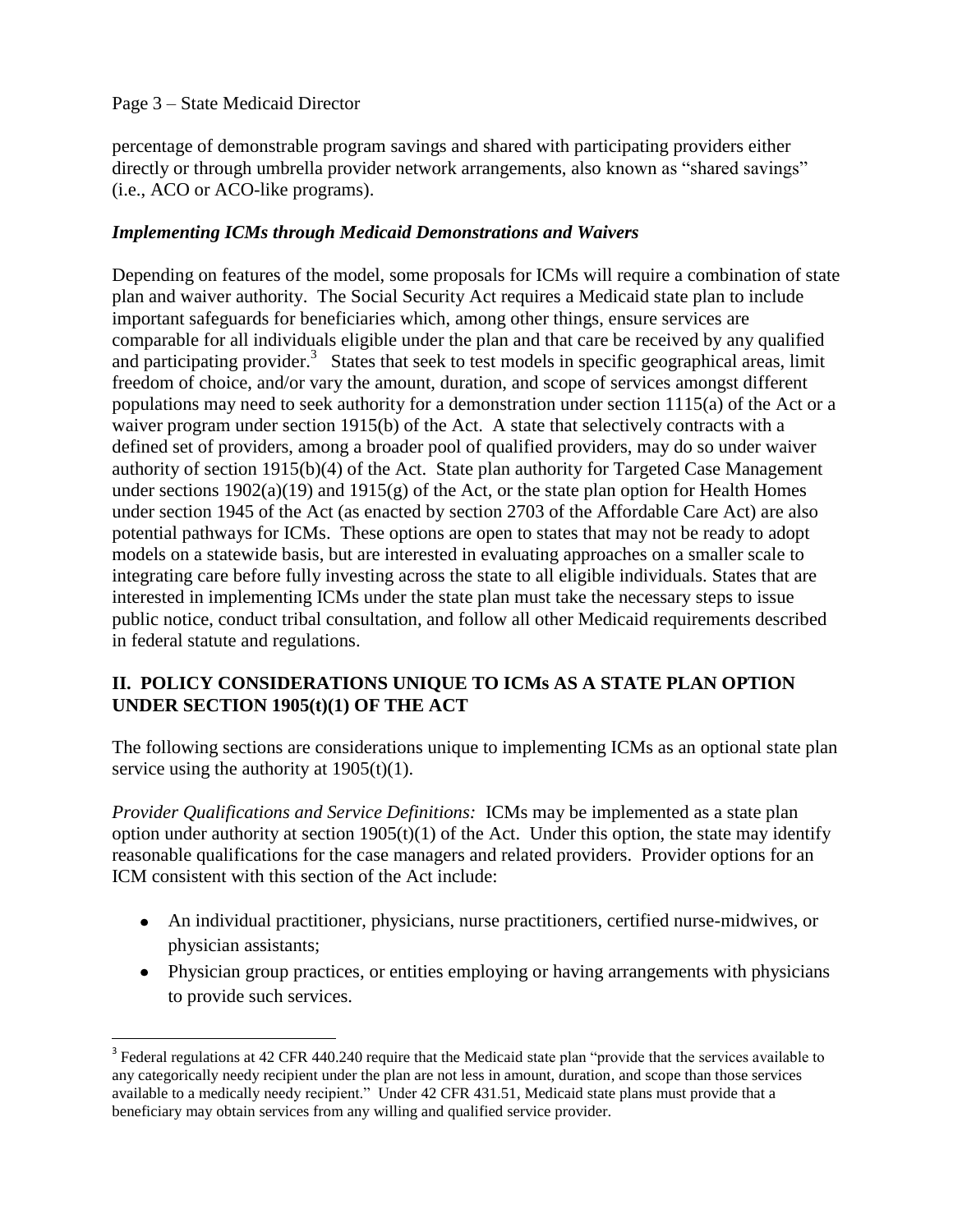#### Page 4 – State Medicaid Director

ICMs using section  $1905(t)(1)$  of the Act must comply with statutory requirements that care managers are responsible for locating, coordinating, and monitoring primary care services. But, the statute does not limit care managers to coordination of primary care. To fully achieve ICM objectives, care managers could coordinate a full range of services beyond primary care to include integration of primary, acute, and behavioral health care, as well as long-term services and supports (see Attachment 3).

ICMs using this authority must also satisfy statutory requirements that services must include twenty-four hour availability of information, referral and treatment in emergencies and the capability to arrange for, or refer to, a sufficient number of providers for the population served.

*Comparability and Freedom of Choice:* As with any state plan benefit under this authority, ICMs must include comparable services for all Medicaid populations and allow for any provider that meets defined qualifications to participate. States can, however, set forth standards that address populations or circumstances for which primary care case management is appropriate, based on medical necessity, and set payment levels stratified to distinguish patients with high case management needs from those with low case management needs. As noted above, a state seeking to target services in other ways incompatible with state plan authority may need to pursue a demonstration or waiver.

*Beneficiary Protections Under the Statute:* When a state implements ICMs under section 1905(t)(1) of the Act, the regulations at 42 CFR 438 will not apply, although some of the provisions of those regulations merely reflect applicable statutory beneficiary protections at section  $1905(t)(3)$  of the Act. These statutory provisions contain important beneficiary protections concerning quality and access to care. States should take care to ensure ICMs align with these access to care provisions, as well as the access requirements at section  $1902(a)(30)(A)$ of the Act.

Specifically, depending on the complexity of the integrated care model, states will need to consider the following as part of an ICM proposal:

1) Any marketing and/or other activities must not result in selective recruitment and enrollment of individuals with more favorable health status. Section  $1905(t)(3)(D)$  of the Act prohibits discrimination based on health status, marketing activities included. 2) When there is assignment or attribution for purposes of payment calculation (see below), the state will be required to notify beneficiaries of the program, describe how personal information will be used, and disclose any correlative payment arrangements (e.g., incentives). Sections  $1905(t)(3)(E)$  and  $1905(t)(3)(F)$  of the Act refer to section 1932 of the Act, which allows the Centers for Medicare & Medicaid Services (CMS) to enforce this provision without applying the general 42 CFR Part 438 regulations. 3) States should examine the role of ICMs in ensuring beneficiary access to Medicaid services under the State plan. Specifically, section  $1902(a)(30)(A)$  of the Act requires that services under the plan are available to beneficiaries at least to the extent they are available to the general population. The ICM model must be designed to be consistent with this basic statutory requirement.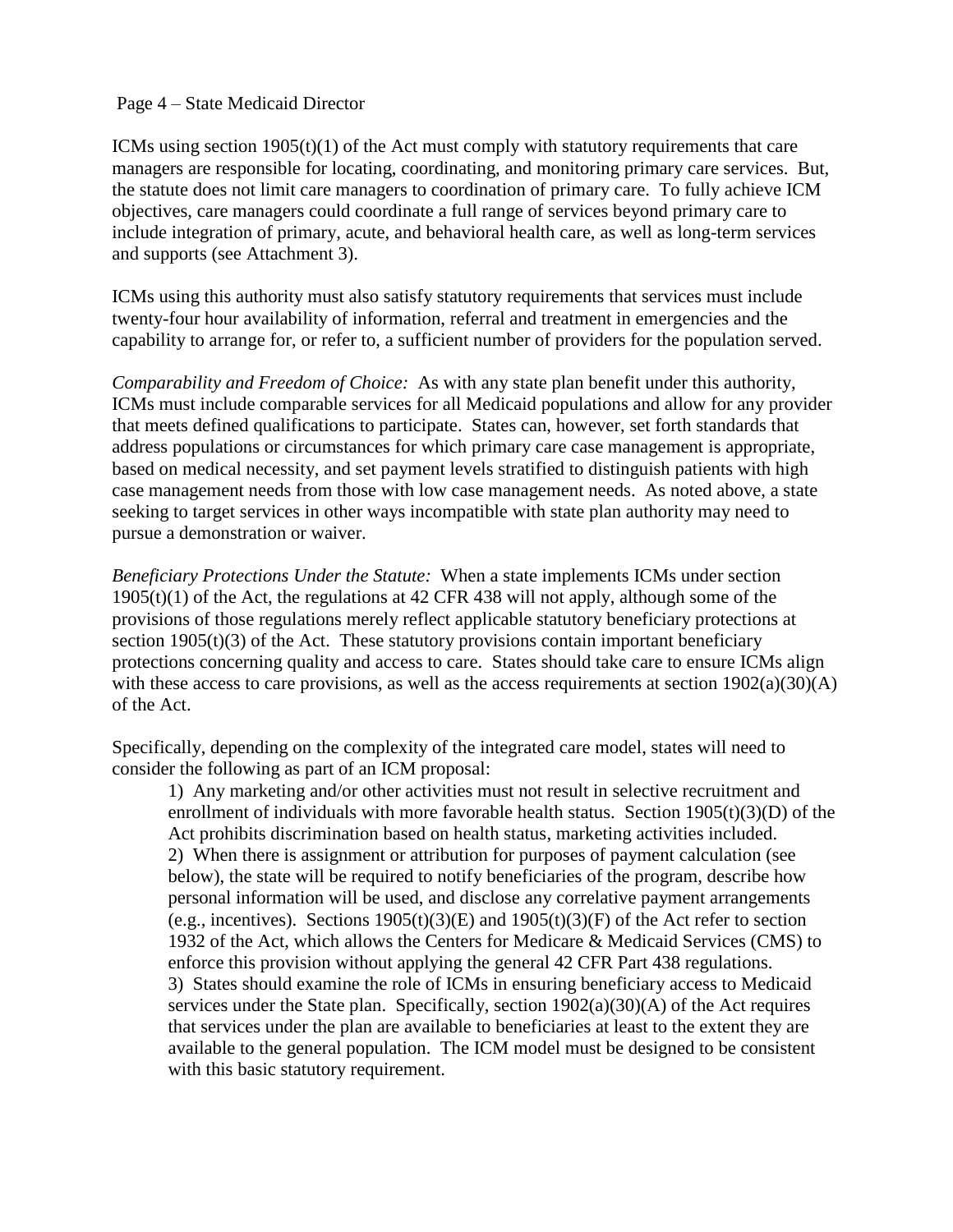### Page 5 – State Medicaid Director

We specified these provisions because they will require consideration by the state Medicaid Agency in program design. The goal of any successful and approvable ICM, regardless of authority, is not to lower costs through the reduction of services or access to care, but through improvement in the quality of the beneficiary experience.

*Reimbursing ICMs Under a State Plan Option:* States should decide whether reimbursement will be for a particular set of activities (what a provider "does") or particular practice characteristics and incremental improvements in practice behavior (what a provider "is" or how the provider performs). (See Attachment 3 for examples.) For state plan amendments that reimburse for a particular set of activities, a state should clearly define a minimum expectation of activities that a provider would perform for each enrolled beneficiary within a defined period (e.g., a quarter). States may vary payments to providers based on the level of activity/service that will occur within a quarter and/or variations in the costs of delivering the care coordination activities.

State plan amendments that reimburse based on the characteristics of a provider will require a detailed description of the characteristics that trigger payments and any variations in payment levels associated with provider care coordination capabilities. For instance, since the objectives of ICMs are largely measured in quality and health outcomes, a state could implement a tiered rate methodology that pays one rate for providers who maintain a staff of care coordinators, report process-based outcome measures, and routinely use electronic health records systems, and a higher rate to providers who meet all of the first tier criteria and additionally report outcome based quality measures, offer 24 hour care, provide a free nurse hotline, etc. Payments may also be based on performance on quality metrics, achievement of savings targets (shared savings), and other indicators of high quality care.

*Per member per month (PMPM) Care Coordination Payment:* While states have the option to define ICM services as a package of discrete care coordination activities to manage beneficiaries and reimburse through traditional fee-for-service payment methods, states may find that PMPM payment structures are conducive to the types of activities provided through ICMs. PMPM rates need not require an administrative action by the provider for every coordinating event or a direct contact with a beneficiary, but may reimburse providers for direct and indirect actions (e.g. monitoring patient treatment gaps or offering extended hours of operation) that aim to improve health and outcomes for all beneficiaries.

To take this option, states must submit a comprehensive state plan reimbursement methodology that explains how the state constructs payment rates. The construction of PMPM rates for state plan ICM services will largely depend on:

- State service definitions and associated service activities;  $\bullet$
- The qualified providers eligible to receive ICM payments;  $\bullet$
- The extent to which providers require support in coordinating care for Medicaid beneficiaries; and
- The specific needs of the individuals who will benefit from the coordination  $\bullet$ activities.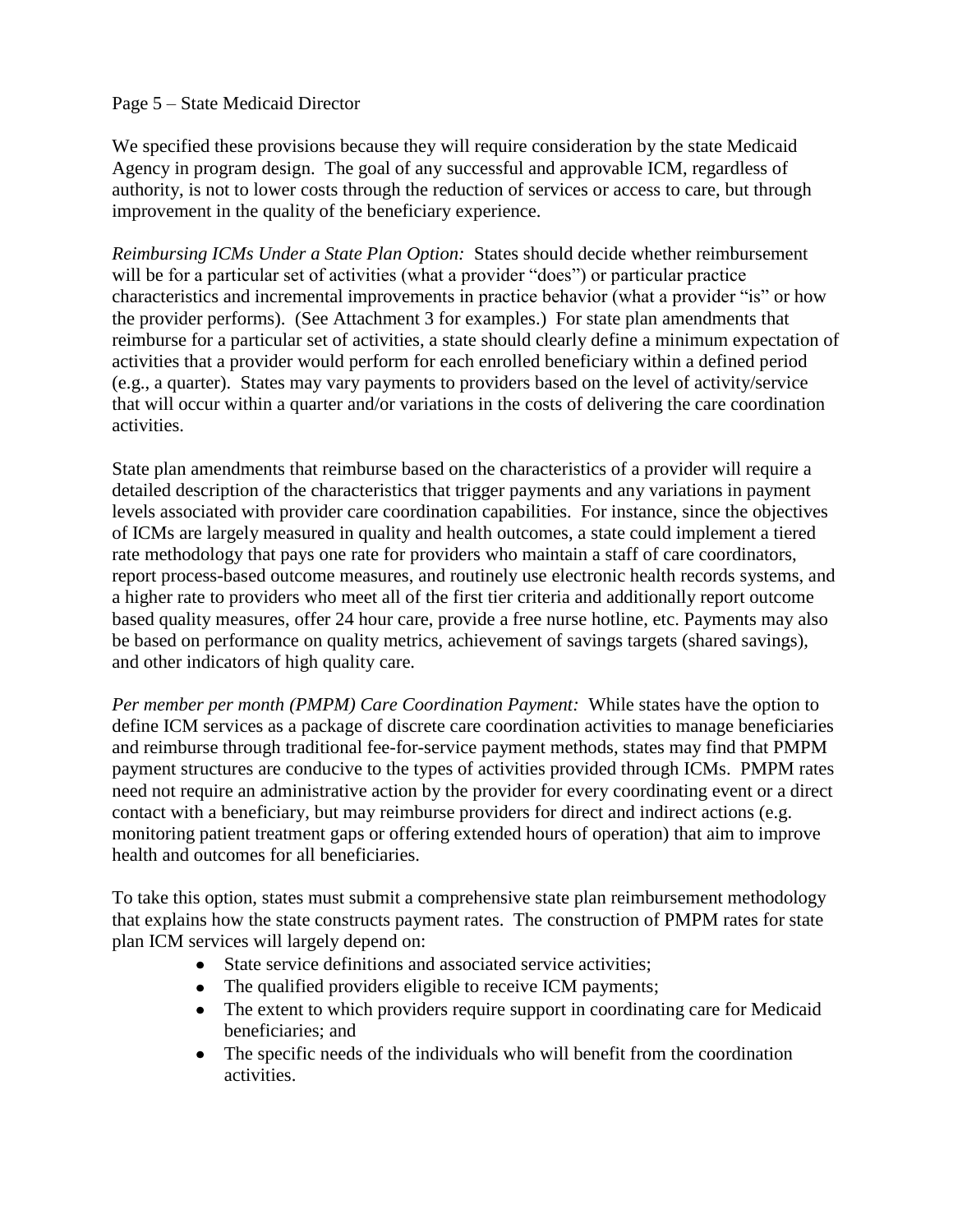# Page 6 – State Medicaid Director

Rates must be economical and efficient in accordance with section  $1902(a)(30)(A)$  of the Act, which means the costs used to calculate rates are appropriately tied to the provider activities and allocated to the Medicaid program (if the costs are not exclusive to the Medicaid program). States must consider costs associated with providing ICM services (i.e., salaries, fringe benefits, supplies, equipment, and overhead) which may vary based on the qualifications of providers and the needs of beneficiaries.

CMS may consider the rates economical and efficient if the included costs are:

- In line with the nature of the care coordination activities;
- Generally reasonable;
- Appropriately allocated across beneficiaries who gain from the care coordination activities (regardless of payer); and
- Not prohibited under the Medicaid program.

We note that PMPMs in the context of this state plan option are restricted to care coordination services and may not include cost considerations for other Medicaid services categories. As part of ongoing oversight, the state plan methodology should explain the state's process for reviewing the rates for economy and efficiency based on cost and other applicable information and rebasing the rates as necessary.

*Payment for Quality Improvement and Shared Program Savings:* An additional approach to reimbursing ICMs under this state plan option is through payments to the ICM provider for improvements in health care quality. States may offer these payments as the base reimbursement methodology for the ICM provider, or as deferred compensation to a care coordination base rate. There are numerous quality measures available for states to adopt as part of payment models for quality improvement and CMS is interested in partnering with states to reward providers for quality improvement and achievement (e.g., improving patient care, focusing on person centered care, and using electronic health records). As discussed above, States could offer payments that are tiered based on a provider's improvement in process-based or outcome based measure, or both. In addition, states may calculate a payment based on shared savings and reward providers for the quality improvements or outcomes. Regardless of the outcomes or quality objectives a state promotes through the payment, the basic State Plan Amendment requirements are the same.

The State plan must comprehensively describe:

- Any eligibility restrictions for ICM providers to receive the payment;
- How incentives do not discourage the provision of medically necessary care;
- The specific method used to calculate the payment (including the quality measures that the State will use as the payment basis); and
- The timeframe and method to distribute the payments.

*Accountability of PMPM activities:* Though monthly ICM payments need not be directly tied to a distinct activity to a beneficiary under this payment arrangement, there is an expectation that practice transformation will have a positive impact on the overall care provided to, and health of, Medicaid beneficiaries. States must have a transparent process in place to review evidence of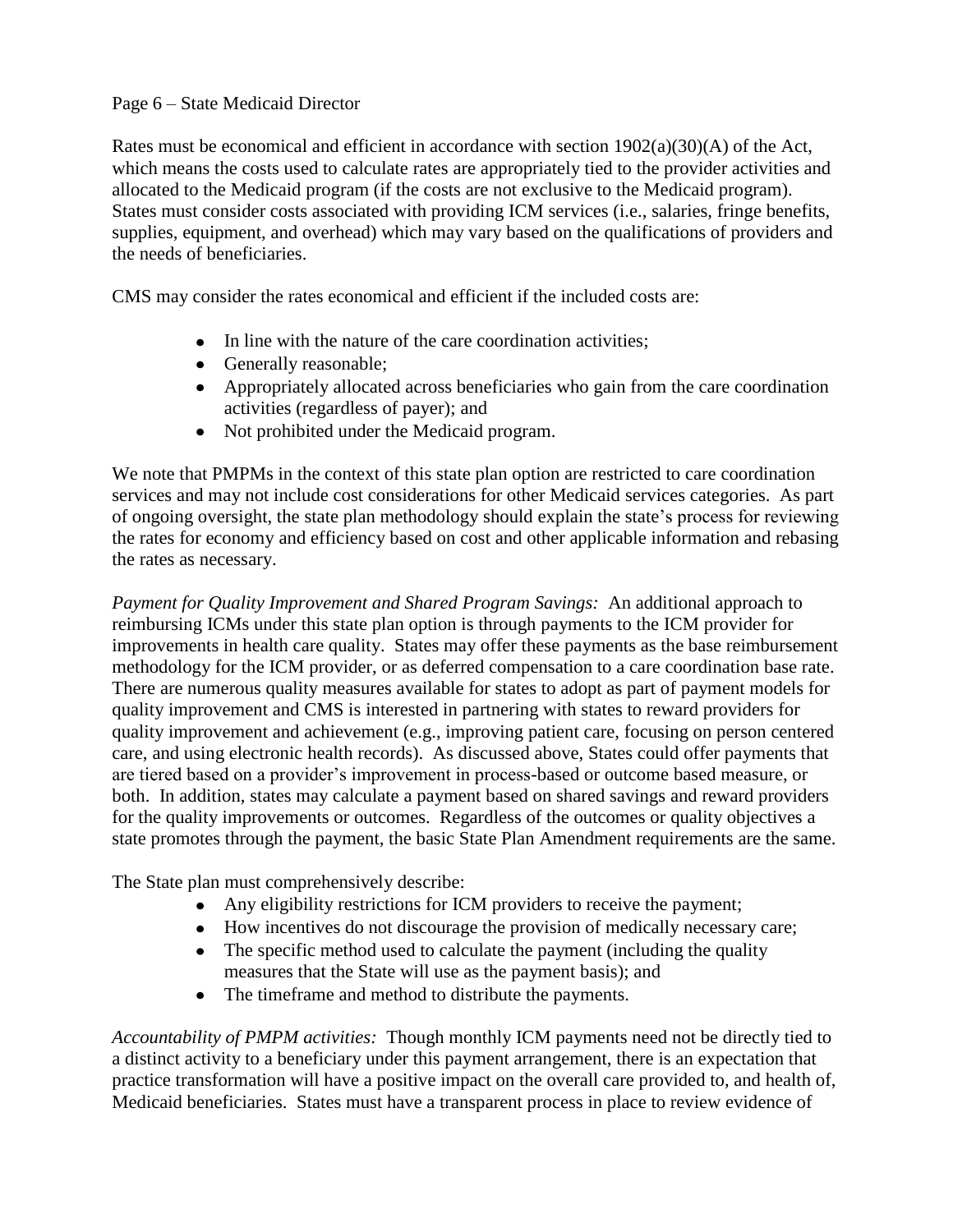#### Page 7 – State Medicaid Director

these activities and the resulting benefit, such as regular reviews of quality measure results, provider reporting systems, and other means that demonstrate tangible benefits to the Medicaid program and beneficiaries. While states transition to reliable outcomes measurement, an intermediary process may include evaluation of documentation, audits, or submission of related claims (with or without value) in order to establish accountability of provider activities.

# **III. POLICY CONSIDERATIONS IN DEVELOPING ICMs UNDER ALL AUTHORITIES**

In selecting the appropriate pathway for an ICM, a state should consider the goals of the model and its core features. Based on our initial discussions with states, we have developed a list of considerations we believe could generally apply to all models. The questions in Attachment 2 are intended to generate ideas among states that are considering developing ICMs and help states anticipate some of the issues CMS may raise in reviewing ICM proposals. The policy topics and discussion below provide context to the attached list of questions and outline some of the programmatic boundaries that exist within each pathway. Policy continues to evolve as we move forward on these topics.

*Provider Designation:* Designation is a mechanism by which a beneficiary formally establishes a relationship with a provider or practice site that, in the case of an ICM, could serve as the beneficiary's primary care medical/health home. Because the nature of ICM activities (locating, coordinating, and monitoring care) is considered long-range endeavors, States may be interested in formalizing the relationship between Medicaid beneficiaries and providers by ensuring that the beneficiary selects an ICM provider. To be effective, ICMs generally rely upon such an established and continuous relationship between beneficiary and provider. This relationship encourages providers to develop care plans that address person-centered short and long-term needs and goals, maintain continuous outcome and quality data, and allows for payment continuity to reward efforts. It builds trust between a beneficiary and provider, which is key to coordinating effective care.

When considering provider designation policies, states should be cognizant of the "free choice of provider" regulation at 42 CFR 431.51. This requires that a Medicaid eligible individual may seek care from any willing and qualified service provider as defined under the state plan. To ensure freedom of choice within an ICM as a state plan option, states must have an effective optout process for beneficiaries who no longer wish to participate in the ICM program or who wish to switch ICM providers. States also need to ensure that the designated relationship does not inhibit free choice within any Medicaid service. For instance, a primary care physician who serves as a primary care medical or health home cannot restrict the beneficiary's ability to make an appointment with any other physician who is qualified and willing to provide care. Should a state seek to limit beneficiaries' enrollment or care from a particular ICM provider or program, it would need to pair the ICM state plan benefit with an authority that limits the beneficiary's choice of providers through a waiver or demonstration authority, as discussed in Section I of this letter.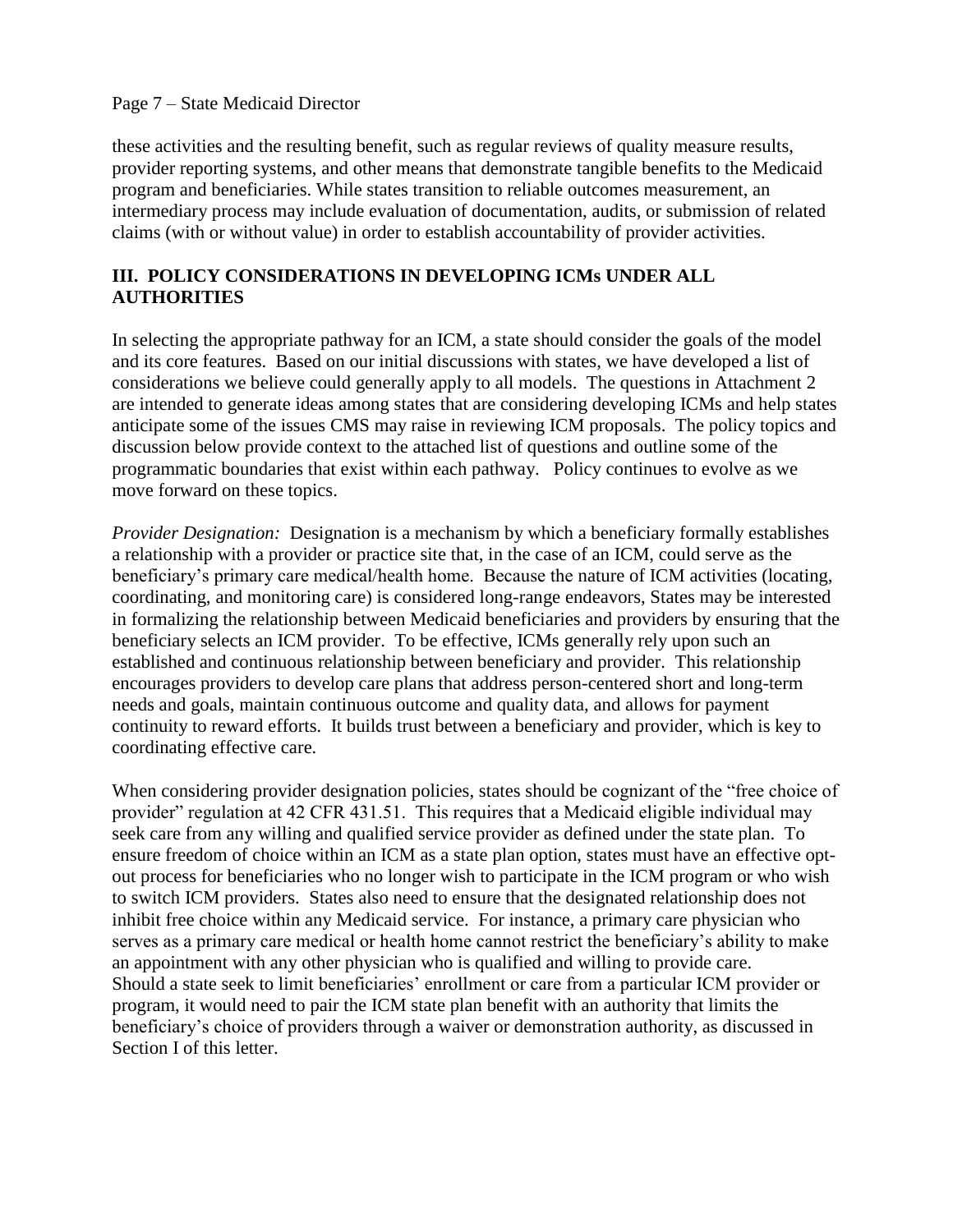#### Page 8 – State Medicaid Director

*Provider Attribution Methodology:* An attribution method is a calculation that appropriately rewards providers for care coordination efforts based upon an estimation of the patients for whom he or she is most directly responsible. Attribution is particularly important in models that offer financial incentives to providers for quality achievements and methods that share program savings. When designing an ICM, states should consider the method used to attribute provider activities to outcomes that result from measures used to evaluate the model. In other words, the state should employ a method that gives reasonable assurance a provider's intervention can be connected to improved health care outcomes. Attribution methodologies must account for the possibility of beneficiaries changing care coordination providers using their free choice during designated periods in which quality achievements, and/or shared savings, are calculated.

*Connecting Incentives to Outcomes Improvement:* As states move forward with care coordination models, careful consideration should be given to appropriate financial incentives that drive change and promote quality and lower costs, regardless of whether authorized by a State plan amendment or waiver. Depending upon the state's ICM concept and the capability of providers to organize within the care coordination model, it may be in a state's interest to consider a variety of payment arrangements to encourage improvement. All methods that propose to share Medicaid savings under the ICMs (regardless of authority) will be reviewed in collaboration with our partners in the Office of the Actuary. In Attachment 4, we provide a reference to several payment methods that could be applied to state ICMs.

*Patient Engagement:* States should explain how ICMs will notify its patients of participation in an ICM and the impact of that participation on the patient's care. Such notification should include a description of any incentive payments included in the state's ICM model.

# **IV. COORDINATION WITH OTHER CMS INITIATIVES**

A state's attribution method should be consistent with other state and CMS initiatives providing services to all eligible beneficiaries. Such methods must avoid duplication in payments and ensure Medicaid, and other CMS-funded initiatives, provides for seamless coordination while incentivizing providers to minimize or eliminate program overlap.

To the extent states are operating other care coordination or quality incentive programs through federal initiatives (e.g., the Comprehensive Primary Care Initiative, Financial Alignment Models to Integrate Care for Medicare-Medicaid Enrollees, or Health Homes for Individuals with Chronic Conditions), states should ensure programs complement each other without duplication of payment and allow for the unique impact of each intervention to be evaluated independently of any other. Additionally, federal funds may not be used to fund the state share for Medicaid payments made under ICMs or any other Medicaid service category.

We are committed to working with states to ensure states coordinate with and supplement efforts funded through other federal initiatives that aim to improve care and quality for Medicaid beneficiaries.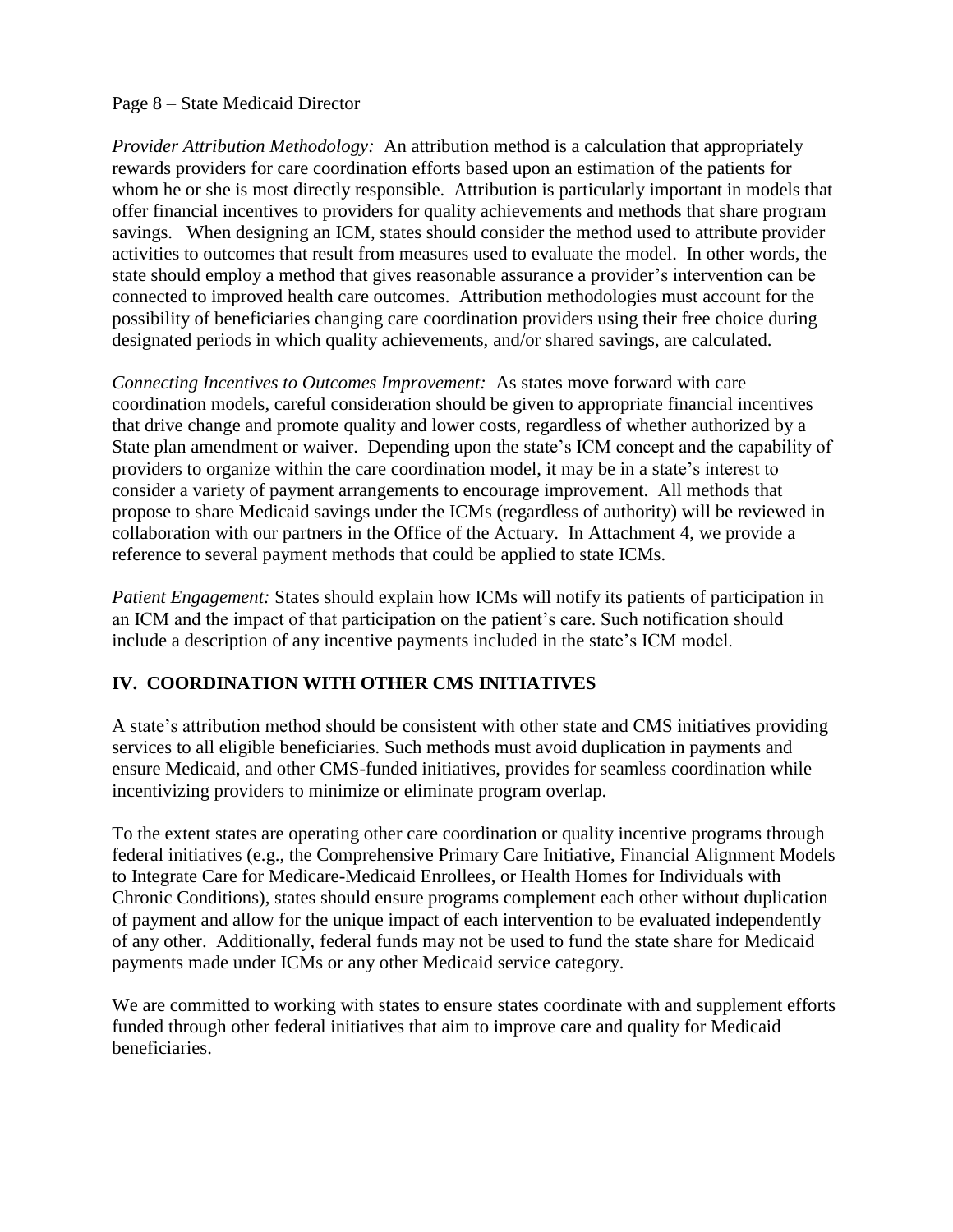Page 9 – State Medicaid Director

# **V. CONCLUSION**

We look forward to working with states, individually and collectively, to provide assistance and facilitate collaboration in developing and implementing ICMs within the Medicaid program. As you continue to consider and implement transformational efforts, we are available to provide assistance in navigating the policy options and the tools available to you. If you have any questions, please contact Ms. Dianne Heffron, Director of the Financial Management Group, at 410-786-3247.

Sincerely,

/s/

 Cindy Mann Director

Enclosures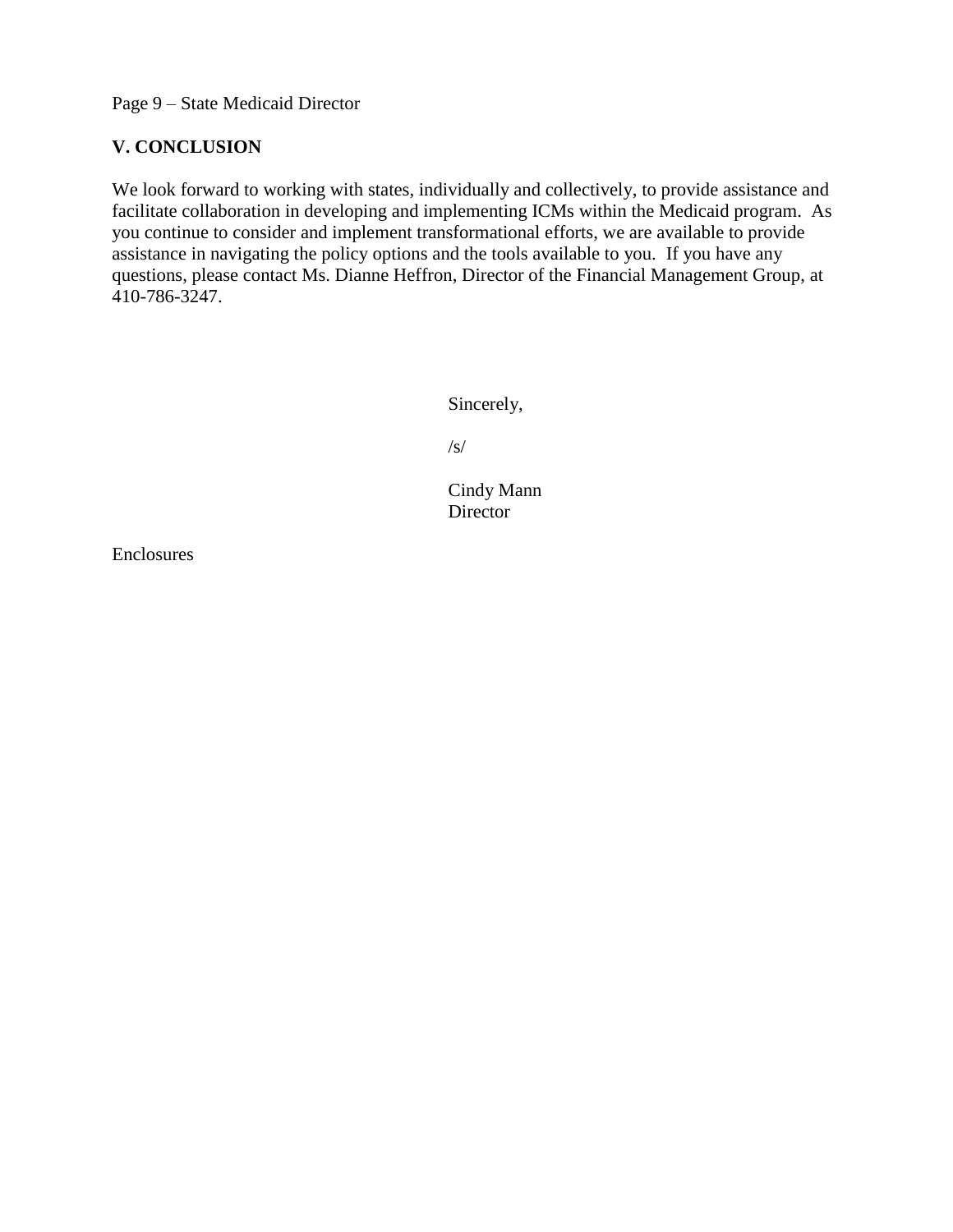Page 10 - State Medicaid Director

cc:

CMS Regional Administrators

CMS Associate Regional Administrators Division of Medicaid and Children's Health

Matt Salo Executive Director National Association of Medicaid Directors

Alan R. Weil, J.D., M.P.P. Executive Director National Academy for State Health Policy

Ron Smith Director of Legislative Affairs American Public Human Services Association

Tracey Wareing Executive Director American Public Human Services Association

Joy Wilson Director, Health Committee National Conference of State Legislatures

Heather Hogsett Director of Health Legislation National Governors Association

Debra Miller Director for Health Policy Council of State Governments

Christopher Gould Director, Government Relations Association of State and Territorial Health Official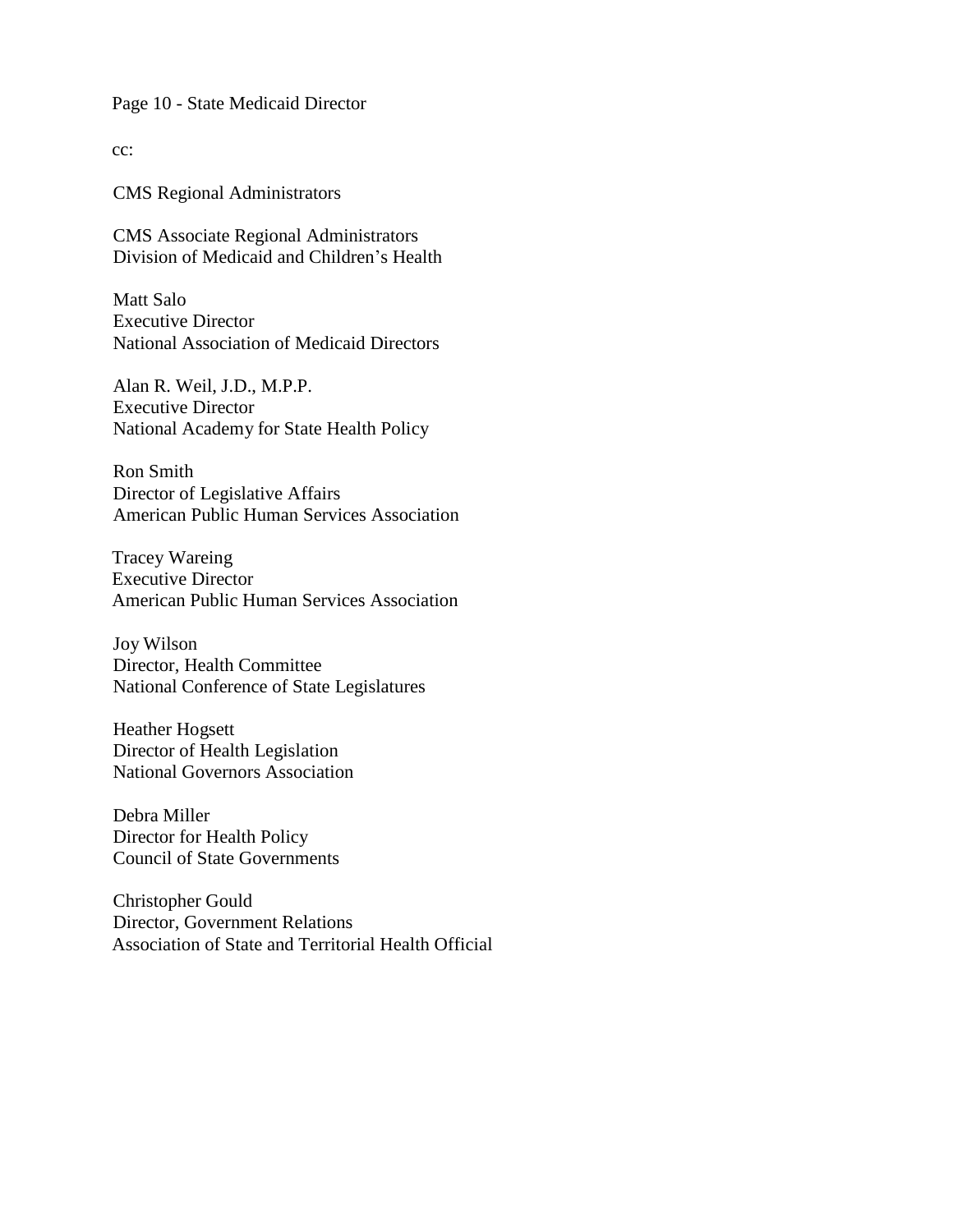| лиамписит 1. Елапирко от тели титан<br><b>Tool</b> | <b>Statutory</b>                       | спісніз апа таспотіліся<br><b>Purpose</b>                                                                                                                                               | <b>Policy Consideration</b>                                                                 |
|----------------------------------------------------|----------------------------------------|-----------------------------------------------------------------------------------------------------------------------------------------------------------------------------------------|---------------------------------------------------------------------------------------------|
|                                                    | Reference                              |                                                                                                                                                                                         |                                                                                             |
| <b>ICM</b> State Plan<br>Amendment (SPA)           | Section $1905(t)(1)$<br>42 CFR 440.168 | Option to provide<br>integrated care models<br>to all individuals<br>under the State plan.<br>Ability to incentivize<br>quality and share<br>savings.                                   | Statewide<br>$\bullet$<br>All Eligible Participants<br>$\bullet$<br>All Qualified Providers |
| Primary Care Case<br>Management<br>(PCCM) Contract | Section<br>1905(a)(25)<br>42 CFR 438.6 | Utilize existing PCCM<br>contracts to reward<br>quality. Limits<br>providers eligible to<br>offer services through<br>contract. Ability to<br>incentivize quality and<br>share savings. | Requirements at 42 CFR<br>438.6                                                             |
| <b>Selective Contract</b><br>Waiver                | Section<br>1915(b)(4)                  | Limit the number of<br>providers eligible to<br>offer services within<br>the model.                                                                                                     | Test for cost effectiveness<br>$\bullet$<br>and efficiency                                  |
| 1115 Demonstration                                 | Section 1115                           | Target populations,<br>limit geographic<br>scope, reach target<br>populations.                                                                                                          | <b>Budget neutrality</b><br>$\bullet$<br><b>Time limited</b>                                |

# **Attachment 1: Examples of ICM Arrangements and Authorities**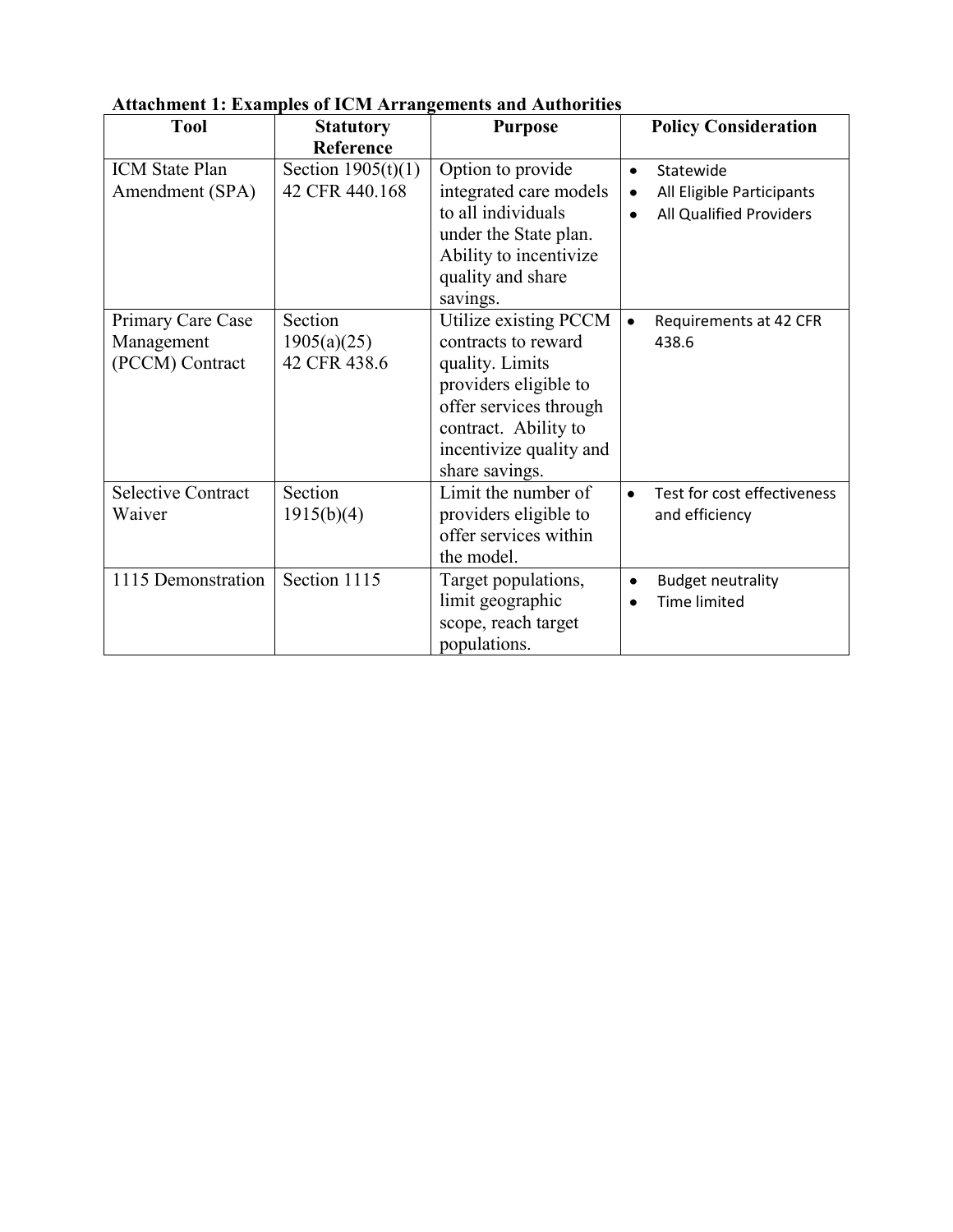# **Attachment 2: Questions to Consider in Developing ICMs**

General Program Description

- Is the State building off of an existing PCCM or 1115(a) demonstration program or will the model be a new Medicaid initiative?
- How will the model support better care for individuals, better health for populations and lower cost through improvement?
- What are the provider qualifications for the model?
- Will any provider that meets the established provider qualifications be able to be designated as a qualified provider?
- How do incentives from other payers support the same objectives?

## Eligible Participants

- Will the model be implemented on a statewide basis? If no, what are the limiting criteria?
- May all State plan eligible beneficiaries (including those dually eligible for Medicaid and Medicare) enroll within the model?
- Are there other federally funded programs within the State serving clients with special needs who may be (or become) eligible for the expanded range of services under an Integrated Care Model?

Model Services and Activities

- Which delivery systems will the model impact (e.g. primary care, long-term care, behavioral health, etc.)?
- What services/activities will the model providers conduct through the model?
- What services will be considered for coordination in the model?
- Do these services go above and beyond any current care coordination within the State plan or waiver programs?
- What key characteristics must the providers possess or strive to achieve that are integral to implementing the model?

Beneficiary Notification

- How will beneficiaries be notified that they are enrolled within the model?
- What is included in the notification what will be communicated to beneficiaries?
- How can beneficiaries get more information about the program?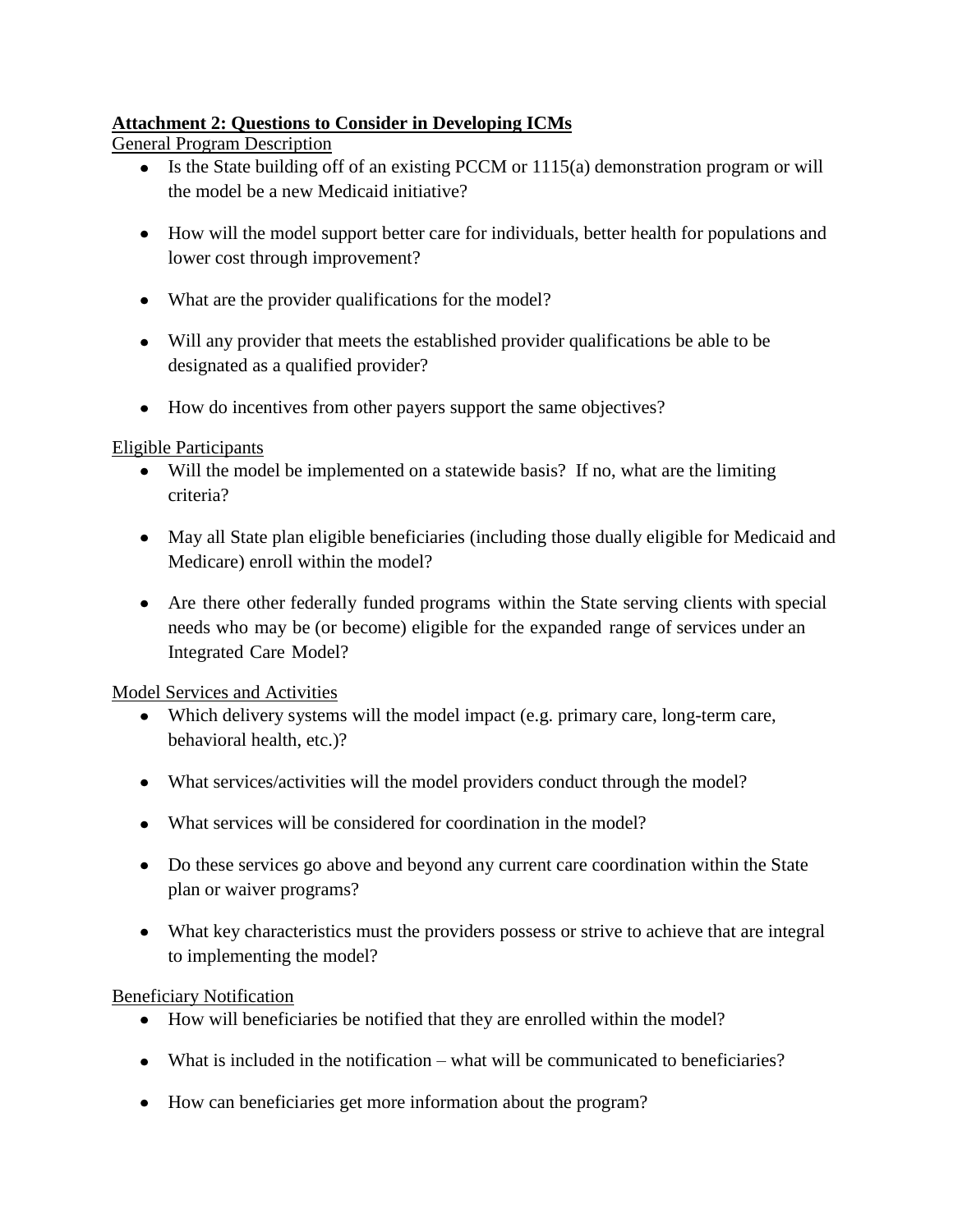# Assignment and Attribution

- How does the program assign and attribute beneficiaries to providers?
- Are assigned beneficiaries able to opt-out of the program voluntarily? What waiver authority will form the basis for that request?

# Quality Metrics

- What data measures will be used to ensure that providers are transforming their method of care delivery?
- What quality measures are proposed? Are these measures the most relevant to and measure most accurately the care coordination and quality improvements anticipated from the model?
- How do the proposed quality measures relate to other care coordination initiatives in the State (e.g. Health Homes, Medicare-Medicaid Financial Alignment Demonstrations, etc.)?
- What thresholds or improvements must be shown for a provider to meet the criteria for a quality based payment (if applicable)?

# Program Oversight and Accountability

- What evaluative methods will the State use to assess whether the model is effective?
- What oversight functions will the State Medicaid agency have in place to ensure that ongoing payments are effecting better care coordination, practice transformation and quality improvement?

# Payment Methodology

- Will the State reimburse providers a regular payment for care coordination activities?
- Is the payment level tiered based on provider activities, provider characteristics, or outcomes?
- What factors did the State use to determine the appropriate payment amount to reimburse provider activities under the model?
- Does the State propose to offer supplemental provider payments under the model?
- What criteria will the State use to determine provider eligibility for a supplemental payment?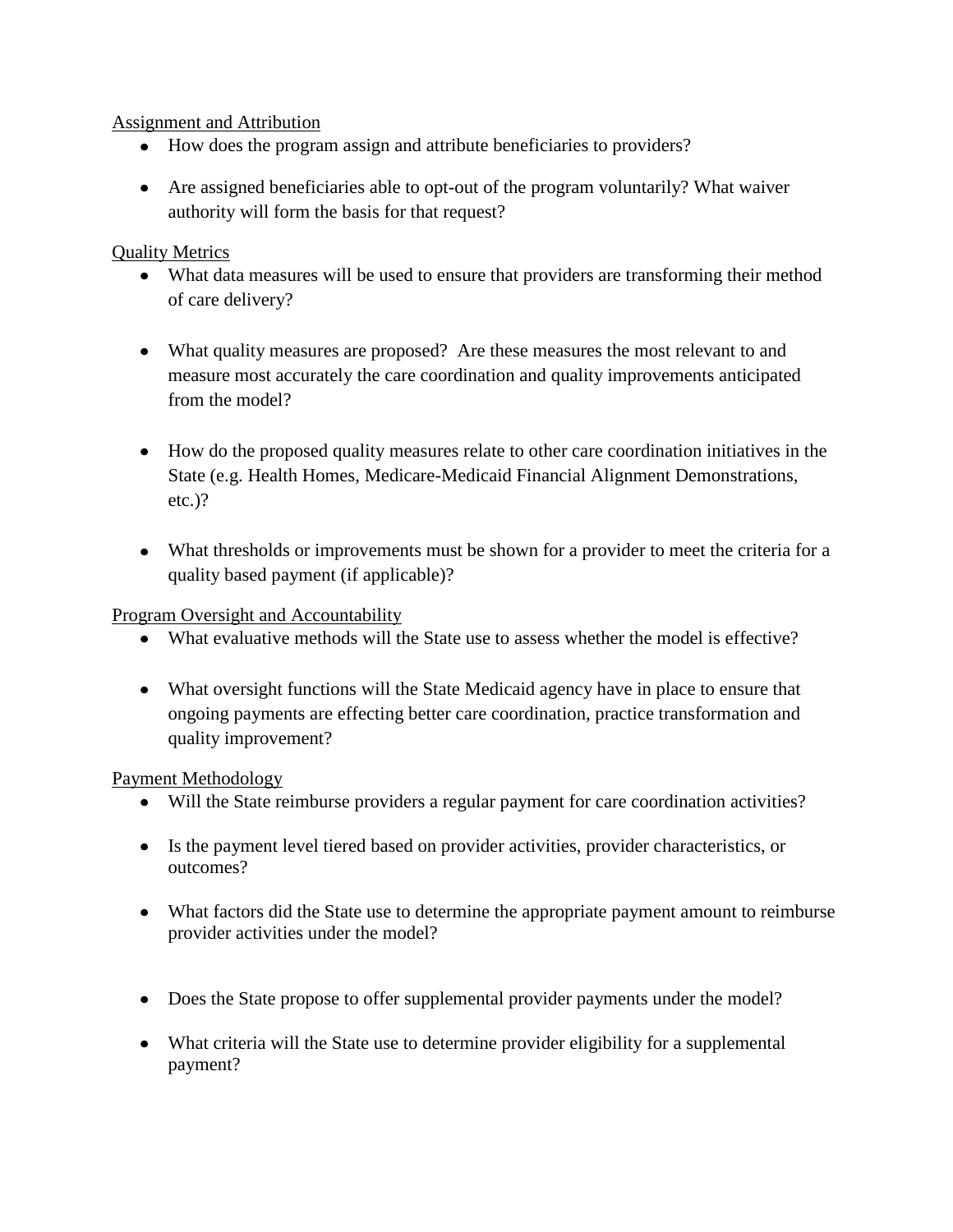- Does the State propose shared program savings as the methodology to determine supplemental provider payments?
- Did the State conduct an actuarial analysis to assess the validity of the shared savings structure?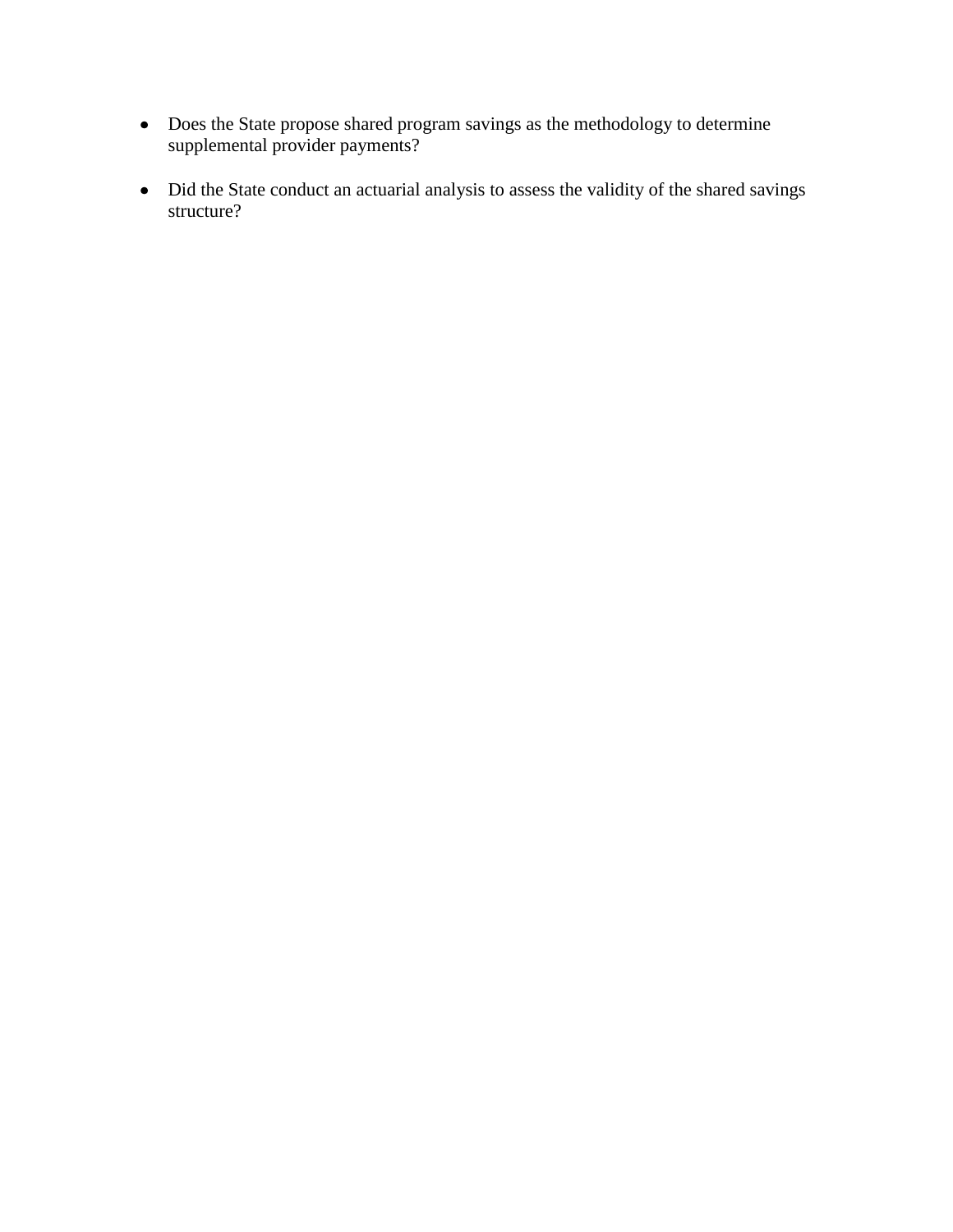### **Attachment 3: Hypothetical Integrated Care Models**

| Model                          | <b>Primary Care Medical Home</b>                                                                                                                                                                                                                                                                                                                                                                              | <b>Network Supported Primary</b><br><b>Care Medical Home (e.g.</b><br>network of PCMHs working<br>together)                                                                                                                                                                                                                                                                                                                                                                                           | <b>Accountable Care</b><br>Organization                                                                                                                                                                                                                                                                                                                                                                                                                                                  |
|--------------------------------|---------------------------------------------------------------------------------------------------------------------------------------------------------------------------------------------------------------------------------------------------------------------------------------------------------------------------------------------------------------------------------------------------------------|-------------------------------------------------------------------------------------------------------------------------------------------------------------------------------------------------------------------------------------------------------------------------------------------------------------------------------------------------------------------------------------------------------------------------------------------------------------------------------------------------------|------------------------------------------------------------------------------------------------------------------------------------------------------------------------------------------------------------------------------------------------------------------------------------------------------------------------------------------------------------------------------------------------------------------------------------------------------------------------------------------|
| Providers                      | Physicians,<br>Physician Directed<br>Team,<br>Other Designated Primary Care<br>Provider.                                                                                                                                                                                                                                                                                                                      | Physician Groups, Network,<br>Collaborative, and/or<br>Partnership Organizations<br>Composed of Individual<br>Practices.                                                                                                                                                                                                                                                                                                                                                                              | <b>ACOs</b> (adopted Medicare<br>definition or State defined and<br>authorized through risk-based<br>contract).                                                                                                                                                                                                                                                                                                                                                                          |
| Potential<br>Payment<br>Models | <b>PMPM</b><br><b>Stage One: Process-Based</b><br>Quality Incentive.<br>Stage Two: Outcome-Based<br>Quality Incentive.                                                                                                                                                                                                                                                                                        | <b>PMPM</b><br>Tier One - Process-Based<br>Quality Incentive.<br>Tier Two - Outcome-Based<br>Quality Incentive.                                                                                                                                                                                                                                                                                                                                                                                       | Shares Savings and Distributes<br>Savings to Partnering Providers<br>Based on State plan<br>Methodology.                                                                                                                                                                                                                                                                                                                                                                                 |
| Activities                     | Referral Management<br>$\bullet$<br>Care Coordination<br>$\bullet$<br>Care Management<br>$\bullet$<br>Use of Care Plan<br>$\bullet$<br>Beneficiary Outreach and<br>$\bullet$<br>Advocacy<br><b>Clinical Data</b><br>$\bullet$<br>Management<br><b>Individual and Family</b><br>$\bullet$<br>Supports<br>Development and<br>$\bullet$<br>Maintenance of Care<br>Plans<br><b>Quality Reporting</b><br>$\bullet$ | All activities under first<br>column, plus:<br><b>Staff Training</b><br>$\bullet$<br><b>Health Promotion</b><br>$\bullet$<br><b>Quality Management</b><br>$\bullet$<br>Practice Support<br>$\bullet$<br>Promotion of Evidence-<br>$\bullet$<br><b>Based Medicine</b><br>Promotion of Patient<br>$\bullet$<br>Engagement<br><b>Infrastructure for Quality</b><br>$\bullet$<br>and Cost Measure<br>Reporting<br>Promotion Coordination of<br>$\bullet$<br>Care<br><b>Quality Reporting</b><br>$\bullet$ | All activities under first<br>column, plus:<br><b>Staff Training</b><br>$\bullet$<br><b>Health Promotion</b><br>$\bullet$<br><b>Quality Management</b><br>$\bullet$<br>Practice Support<br>$\bullet$<br>Promotion of Evidence-<br>$\bullet$<br><b>Based Medicine</b><br>Promotion of Patient<br>$\bullet$<br>Engagement<br><b>Infrastructure for Quality</b><br>$\bullet$<br>and Cost Measure<br>Reporting<br>Promotion Coordination<br>$\bullet$<br>of Care<br><b>Quality Reporting</b> |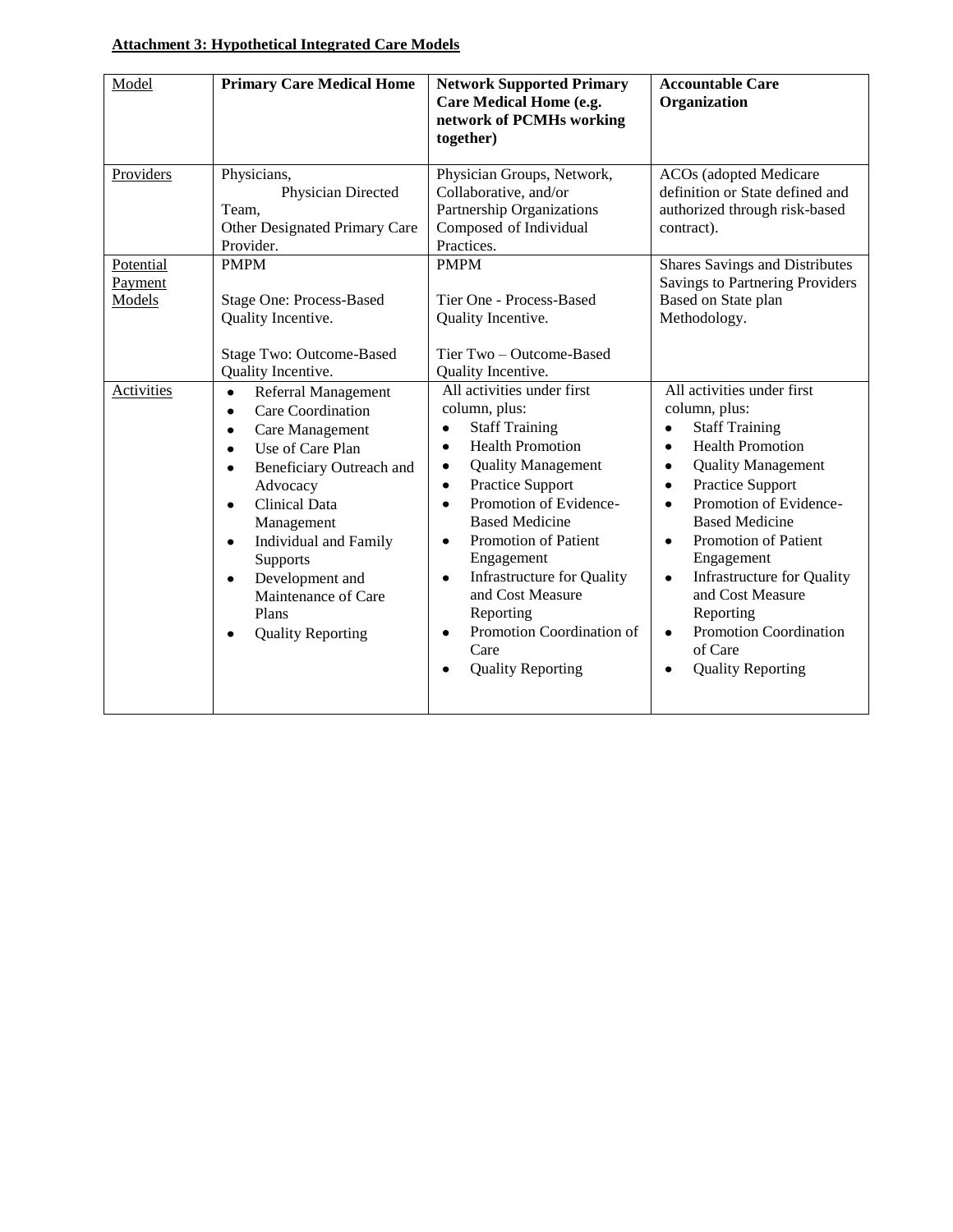| Model           | <b>Primary Care Medical Home</b>                                                                                                                                                                                                                                                                                                                                                                                                                                                                        | <b>Network Supported Primary</b><br>Care Medical Home (e.g.<br>network of PCMHs working<br>together)                                                                                                                                                                                                                                                                                                                                                                                                                                                                                                                                                                                                                                                                                                                                                                                                                                                                                                                | <b>Accountable Care</b><br>Organization                                                                                                                                                                                                                                                                                                                                                                                                                                                                                                                                                                                                                                                                                                                                                                                                                                                                                                                                                                      |
|-----------------|---------------------------------------------------------------------------------------------------------------------------------------------------------------------------------------------------------------------------------------------------------------------------------------------------------------------------------------------------------------------------------------------------------------------------------------------------------------------------------------------------------|---------------------------------------------------------------------------------------------------------------------------------------------------------------------------------------------------------------------------------------------------------------------------------------------------------------------------------------------------------------------------------------------------------------------------------------------------------------------------------------------------------------------------------------------------------------------------------------------------------------------------------------------------------------------------------------------------------------------------------------------------------------------------------------------------------------------------------------------------------------------------------------------------------------------------------------------------------------------------------------------------------------------|--------------------------------------------------------------------------------------------------------------------------------------------------------------------------------------------------------------------------------------------------------------------------------------------------------------------------------------------------------------------------------------------------------------------------------------------------------------------------------------------------------------------------------------------------------------------------------------------------------------------------------------------------------------------------------------------------------------------------------------------------------------------------------------------------------------------------------------------------------------------------------------------------------------------------------------------------------------------------------------------------------------|
| Characteristics | <b>Offers Extended Care</b><br>$\bullet$<br>Hours<br>Designates Hours for<br>$\bullet$<br><b>Patient Telephone</b><br>Consultation<br><b>Ability to Report Process</b><br>$\bullet$<br><b>Quality Measures</b><br><b>Ability to Report Outcome</b><br><b>Quality Measures</b><br><b>Demonstrates Defined</b><br><b>Improvement</b> in Process<br>Measures<br>Meets National or State<br>$\bullet$<br>Defined Medical Home<br><b>Certification Standards</b><br>Has a functional certified<br><b>EHR</b> | All activities under first column,<br>plus:<br>• Offers 24 hour Nurse<br><b>Advice Lines</b><br>• Conducts Quarterly staff<br>training on care<br>coordination practices<br><b>Collects and Analyzes</b><br>$\bullet$<br>Practice Quality Data<br>Meets National or State<br>$\bullet$<br>Defined Medical Home<br><b>Certification Standards</b><br>Partners with Network of<br>Certified Medical and<br><b>Health Home Providers</b><br>• Process for evaluating the<br>health needs of the<br>population served<br>• Partners with community<br>stakeholders<br>Communicates clinical<br>knowledge/evidence-based<br>medicine to beneficiaries in<br>a way that is understandable<br>to them<br>Has written standards in<br>place for beneficiary access<br>and communication, and a<br>process in place for<br>beneficiaries to access their<br>medical record<br>Engages and shares<br>decision-making that takes<br>into account the<br>beneficiaries' unique needs,<br>preferences, values, and<br>priorities | All activities under first<br>column, plus:<br>Offers 24 hour Nurse<br>$\bullet$<br><b>Advice Lines</b><br>• Conducts Quarterly staff<br>training on care<br>coordination practices<br>• Collects and Analyzes<br>Practice Quality Data<br>Meets National or State<br>$\bullet$<br>Defined Medical Home<br><b>Certification Standards</b><br>Partners with Network of<br>Certified Medical and<br><b>Health Home Providers</b><br>• Process for evaluating the<br>health needs of the<br>population served<br>• Partners with community<br>stakeholders<br>Communicates clinical<br>knowledge/evidence-based<br>medicine to beneficiaries in<br>a way that is<br>understandable to them<br>Has written standards in<br>place for beneficiary access<br>and communication, and a<br>process in place for<br>beneficiaries to access their<br>medical record<br>Engages and shares<br>decision-making that takes<br>into account the<br>beneficiaries' unique needs,<br>preferences, values, and<br>priorities |